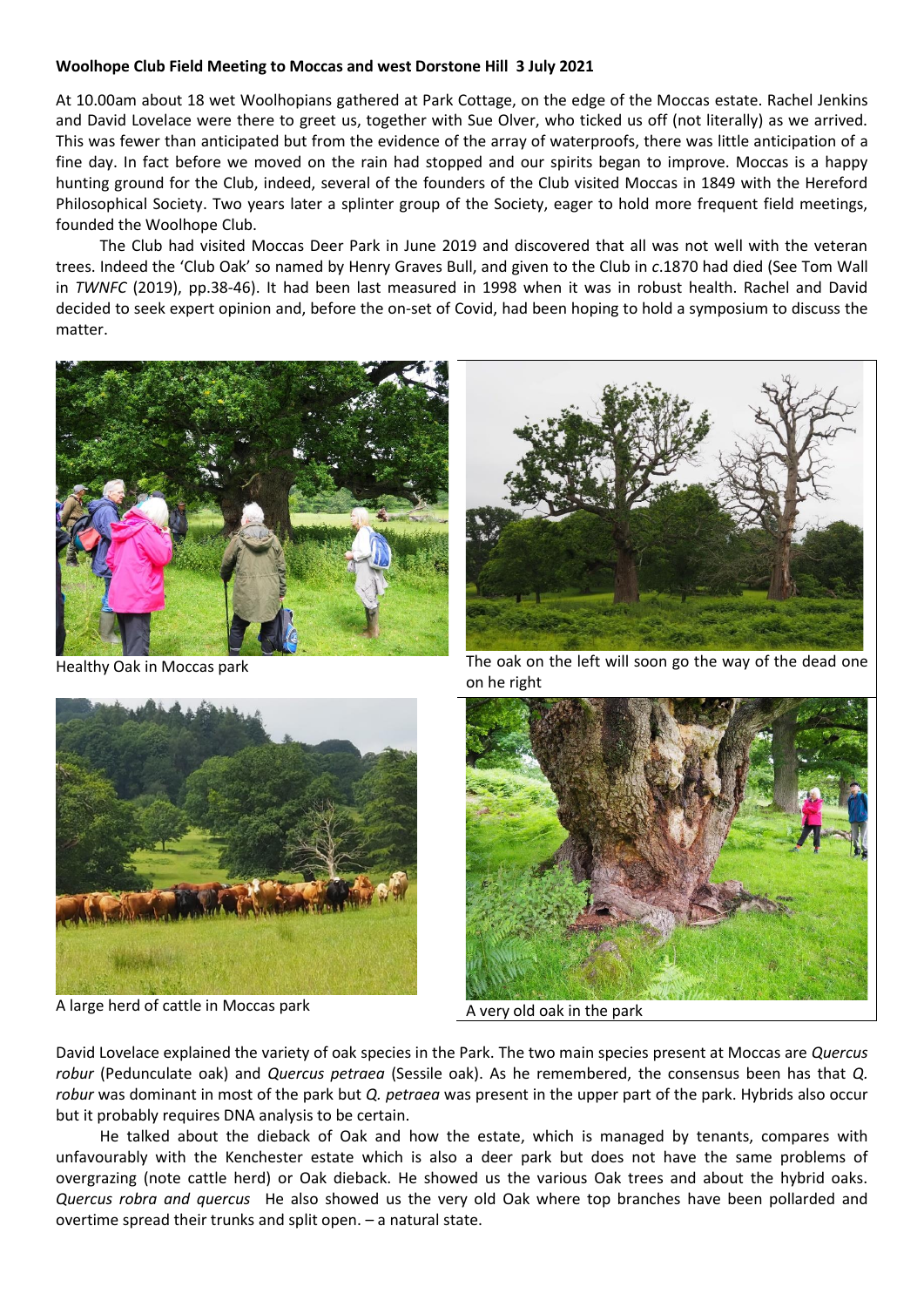A variety of thoughts have already been aired, which may, or may not be of significance. The park is intensely grazed by a large herd of deer. In addition, the lower slopes of the park feed a considerable number of cattle. Unlike many heritage deer parks, Moccas has to pay its way and is integrated commercially into the wider Moccas estate. It has been noticed by many observers that the quality and diversity of the grassland is poor. The sward is not speciesrich and, as one of our members noticed, there is very little growth of shrubs and self-sown trees. English Nature has, it seems, been rather inactive, although aware of the problem. It has experimented with bark mulching, visible under a group of trees. This seems to be ineffective. Obviously this is a complex issue but it need to be sorted-out quickly by the various parties and agencies involved.

## **Pied Flycatcher**

Rachel, who lives close to the park, has taken on the responsibility of looking after the Herefordshire Ornithology Club's nest-boxes. The nest box provision was commenced by her father in the 1960s, specifically to attract Pied Flycatchers who arrive for Africa in early June, mate and nest, and are gone by early July. In recent years, the number of Flycatchers using the boxes in Moccas Park has declined considerably. Rachel believes that crossing an expanding Sahara is making it difficult for the birds.



President David Whitehead and Rachel Jenkins inspecting one of the nest boxes

After inspecting some nest boxes, we walked back down the glacial pools and Sue Olver outlined the geological factors that created a series of 'kettle holes', parallel to the Wye between Eaton Bishop and Moccas. Finally, we visited the 'Stags Horn Oak', since the demise of the more famous 'Moccas Oak' in *c*.1900, probably the oldest oak in the park and, no doubt one of 'those grey old men of Moccas' noticed by Francis Kilvert in 1876. Lunch was taken where we had parked our cars, albeit our appetites were moistened by a little rain. David Lovelace took his leave and Rachel suggested we go to the top of the park on Dorstone Hill where a new area of woodland had been planted, managed by the Forestry Commission. We drove up the hill – a thrilling experience in itself for those unfamiliar with its winding and steep gradient



View from the top of Moccas park

We found a new car-park across the fields to the south where Rachel explained how this area had been detached from the Moccas estate at the end of the Second World War. It was still enclosed by the great park wall built in the late 18th century, which had been well restored in recent years by the Commission. A story-board had been erected,